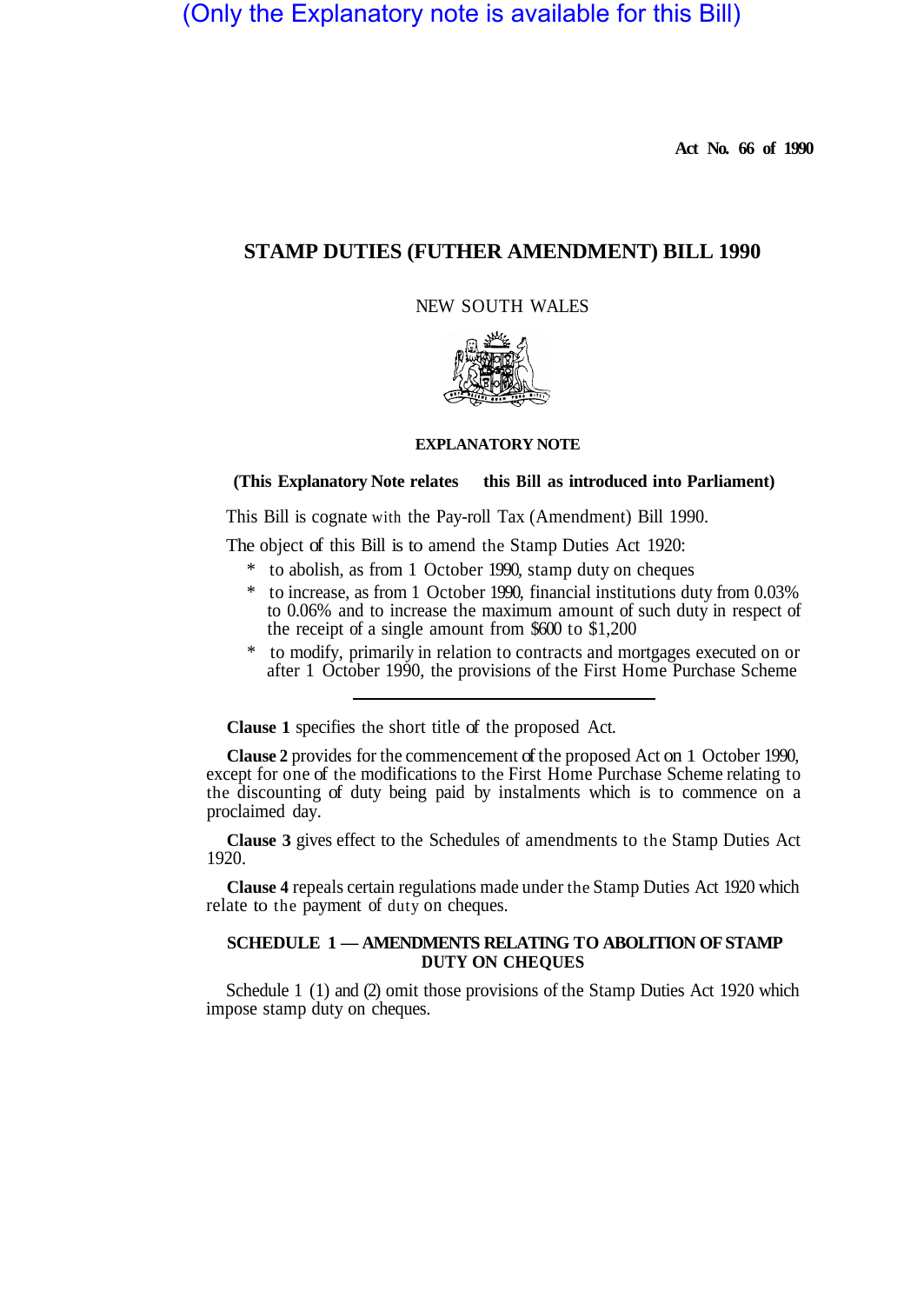Schedule 1 (3) amends the Tenth Schedule to the Stamp Duties Act 1920 in order to insert transitional provisions relating to the abolition of stamp duty on cheques. The provisions enable the making of refunds of stamp duty paid in respect of cheques which have not been draw before 1 October 1990. An application for a refund is to be made on or before 30 June 1991. The provisions also enable the use, after 1 October 1990, of cheques in respect of which stamp duty is expressed to have been paid, whether the duty has been paid or not.

#### **SCHEDULE 2 — AMENDMENTS RELATING TO FINANCIAL INSTITUTIONS DUTY**

**Schedule 2** amends the Second Schedule to the Stamp Duties Act 1920 in order to increase financial institutions duty as described above.

## **PURCHASE SCHEME SCHEDULE 3—AMENDMENTS RELATING TO THE FIRST HOME**

Schedule 3 (1) (a)–(d) amend Schedule 2A to the Stamp Duties Act 1920 in order to limit the existing provisions of the Schedule to contracts and mortgages executed before 1 October 1990.

Schedule 3 (I) (e) adds a new Part 2 to Schedule 2A to set out the terms of the scheme as it is to apply to contracts exchanged on or after 1 October 1990 and related mortgages. The scheme is to be the same as that applying before that date, subject to the following modifications:

- \* Eligibility is to be subject to a means test with regard to net taxable income (proposed clause 20).
- \* A contract for the purchase of a vacant block of residential land is not excluded (proposed clause 22).
- The limits on the total consideration payable under the contract are to be:
	- \$155,000 for a house and land intheSydney, Gosford, Blue Mountains or Wollongong MetropolitanArea
	- \$145,000 for a house and land elsewhere.
	- \$80,000 for a vacant block of residential land in the Sydney, Gosford, Blue Mountains or Wollongong Metropolitan Area.
	- \$70,000 for a vacant block of residential land elsewhere.
	- These limits may be varied by regulation (proposed clause 22).
- \* The limits on the total amount secured under a related mortgage are varied correspondingly (proposed clause 25).
- A person having the benefit of the scheme is (as an alternative to paying the stamp duty by annual instalments over 5 years) to be given the option of paying the whole of the stamp duty within 2 months after the exchange of contracts at a 30% discount (proposed clause 28).
- It is to be an offence to make an application under the scheme if the applicant knows that the scheme is not applicable in his or her case (proposed clause 33).